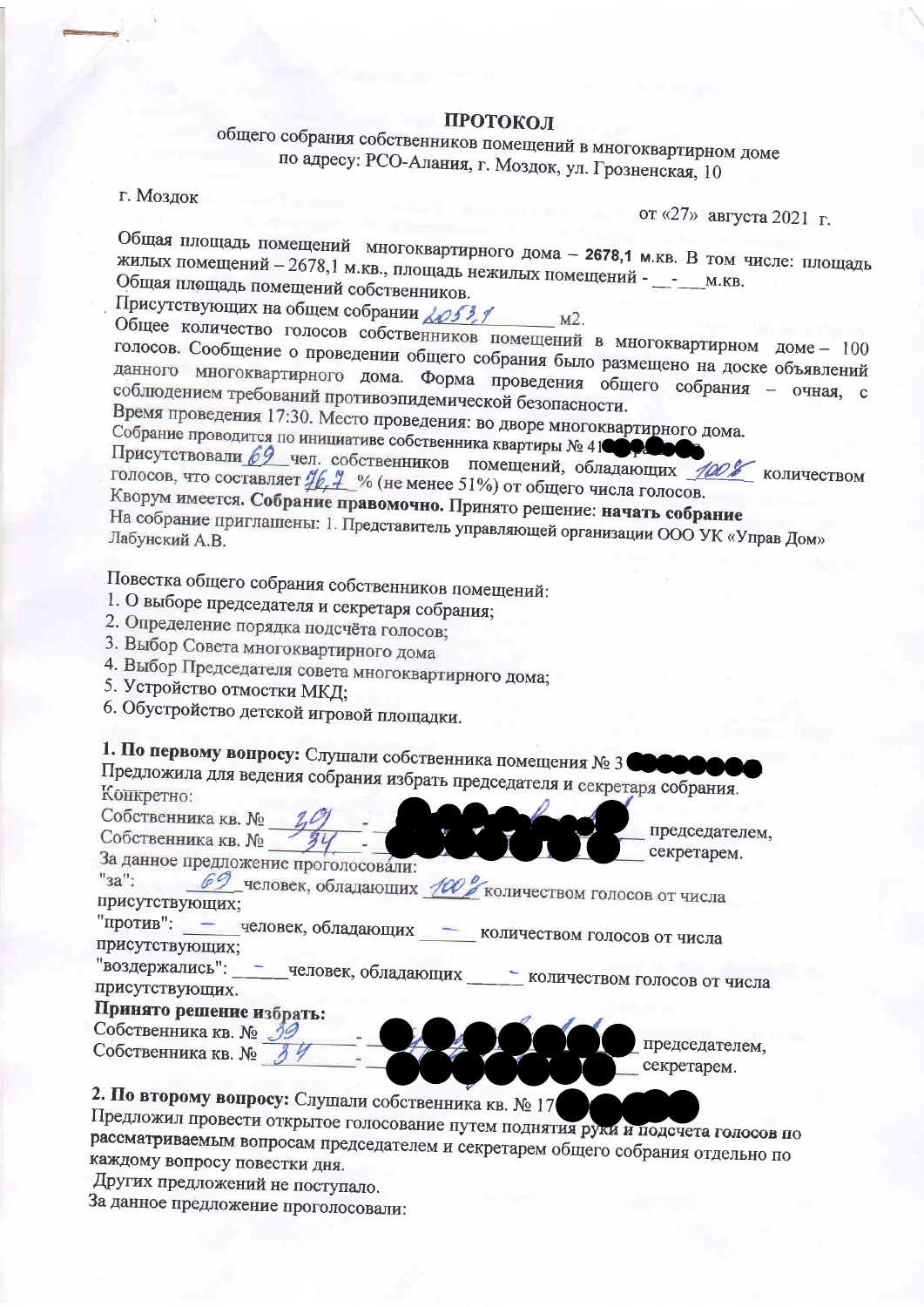69 человек, обладающих 100% количеством голосов от числа  $"sa"$ присутствующих;

"против": - человек, обладающих количеством голосов от числа присутствующих;

"воздержались": - человек, обладающих - количеством голосов от числа присутствующих.

Принято решение: Решения принимать открытым голосованием путем поднятия руки и подсчета голосов председателем и секретарем общего собрания отдельно, по каждому

## 3. По третьему вопросу слушали: собственника кв. № 3 ]

Предложила избрать новый состав совета многоквартирного дома. Предложила избрать совет МКД в составе:

- Собственник кв. №
- Собственник кв. №

Собственник кв. №

Собственник кв. № 44

Других предложений и возражении по кандидатурам не поступило. За данное предложение проголосовали:

"за": 69 человек, обладающих 100% количеством голосов от числа присутствующих;

- человек, обладающих - количеством голосов от числа присутствующих; "воздержались":

- человек, обладающих - количеством голосов от числа присутствующих.

- Принято решение избрать членами совета МКД: Собственник кв. № 30
- Собственник кв. № 4/
- Собственник кв. №

Собственник кв. № 47

4. По четвертому вопросу слушад собственника кв. Мо

Предложила избрать из членов совета многоквартирного дома председателя совета МКД. Предложила избрать председателем совета многоквартирного дома собственника кв. 39

Других предложении и возражении по кандидатуре не поступило.

За данное предложение проголосовали:

"за": 69 человек, обладающих *100 /* количеством голосов от числа присутствующих; "против": — человек, обладающих - количеством голосов от числа присутствующих;

"воздержались": человек, обладающих \_\_\_\_ количеством голосов от числа присутствующих.

#### Принято решение:

Избрать председателем совета многоквартирного дома собственника кв. № 39

5. По пятому вопросу слушали: собственника кв. № 39

Предложила рассмотреть вопрос о текущем ремонте отмостки многоквартирного дома. Отмостка дома является аварийной и требует замены.

Предподъездные асфальтированные площадки имеют контруклоны к многоквартирному

дому, что при выпадении атмосферных осадков приводит к подтоплению фундамента МКД. Примерная стоимость работ по замене отмостки и предподъездных площадок составляет 260 тыс. руб.

Других предложений не поступало.

За данное предложение проголосовали:

человек, обладающих 100% количеством голосов от числа  $"3a"$ : присутствующих;